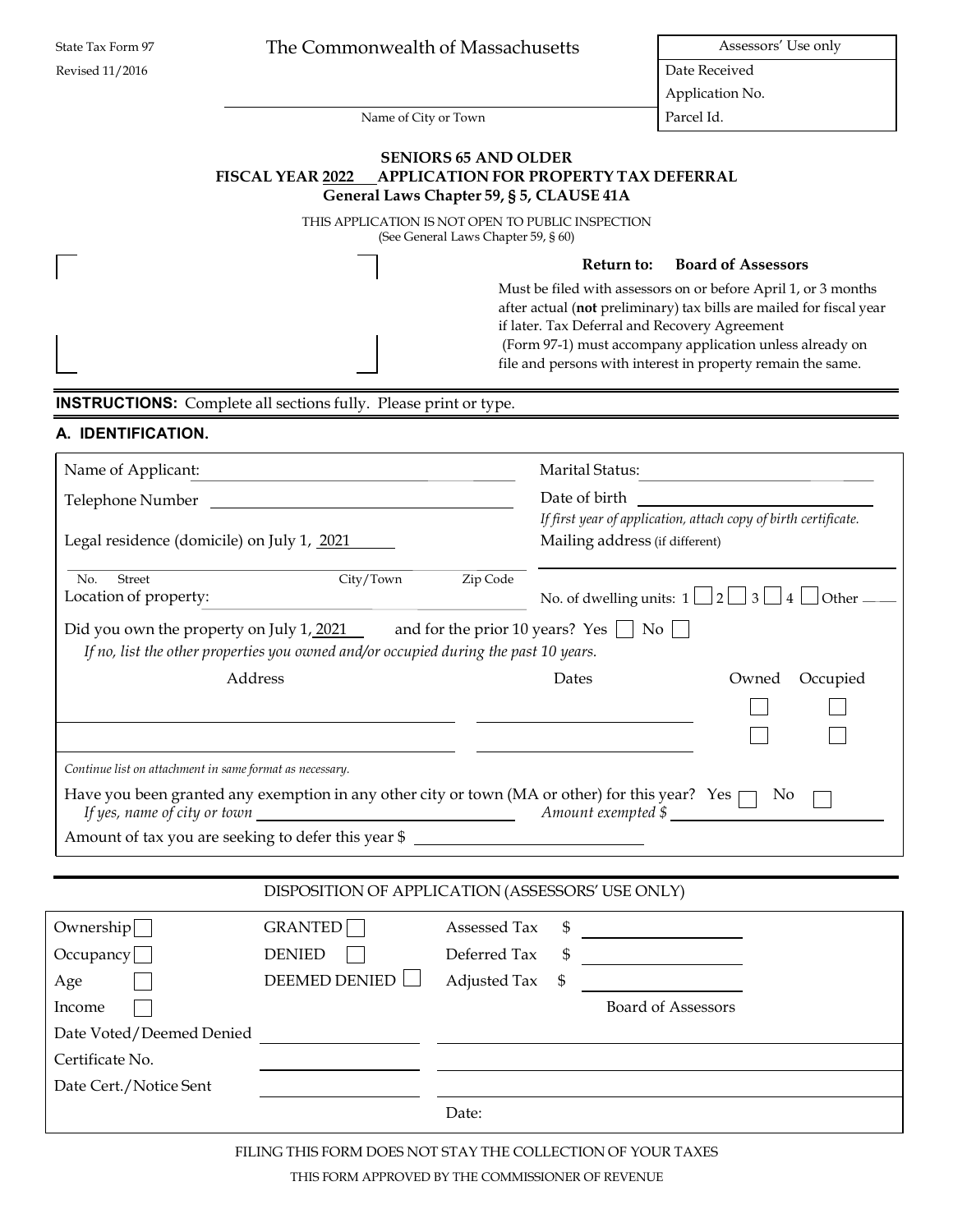#### **B. PERSONS WITH INTEREST IN PROPERTY.**

| Did you own the property on July 1, 2021 as                                               |  |  |  |  |  |  |
|-------------------------------------------------------------------------------------------|--|--|--|--|--|--|
| Co-owner with spouse only $\Box$ Co-owner with others?<br>Sole owner $\Box$               |  |  |  |  |  |  |
| Was there a mortgage on the property as of July 1, $2021$ ? Yes<br>$\mathrm{No}$          |  |  |  |  |  |  |
| If yes, amount due on mortgage \$<br>Name of mortgagee(s) $\_\_$                          |  |  |  |  |  |  |
| Was the property subject to a life estate as of July 1, $2021$ ? Yes    <br>$\mathrm{No}$ |  |  |  |  |  |  |
| If yes, name(s) of Remaindermen (person(s)receiving property after your death)            |  |  |  |  |  |  |
|                                                                                           |  |  |  |  |  |  |
| Was the property subject to a trust as of July 1, 2021<br>Yes 1<br>No.                    |  |  |  |  |  |  |
| If yes, please attach trust instrument including all schedules.                           |  |  |  |  |  |  |

# **C. GROSS RECEIPTS FROM ALL SOURCES IN PRECEDING CALENDAR YEAR**. Copies of your **2020** federal and

state income tax returns, and other documentation, may be requested to verify your income.

|                                                                                       | Applicant & Spouse |
|---------------------------------------------------------------------------------------|--------------------|
| Retirement Benefits (Social Security, Railroad, Federal, MA & Political Subdivisions) |                    |
|                                                                                       |                    |
|                                                                                       |                    |
|                                                                                       |                    |
|                                                                                       |                    |
|                                                                                       |                    |
| TOTALS                                                                                |                    |

# **D. SIGNATURE.** Sign here to complete the application**.**

This application has been prepared or examined by me. Under the pains and penalties of perjury, I declare that to the best of my knowledge and belief, this return and all accompanying documents and statements are true, correct and complete.

Signature Date Date of the Date of the United States of the Date of the Date of the Date of the Date of the United States of the United States of the United States of the United States of the United States of the United St

If signed by agent, attach copy of written authorization to sign on behalf of taxpayer.